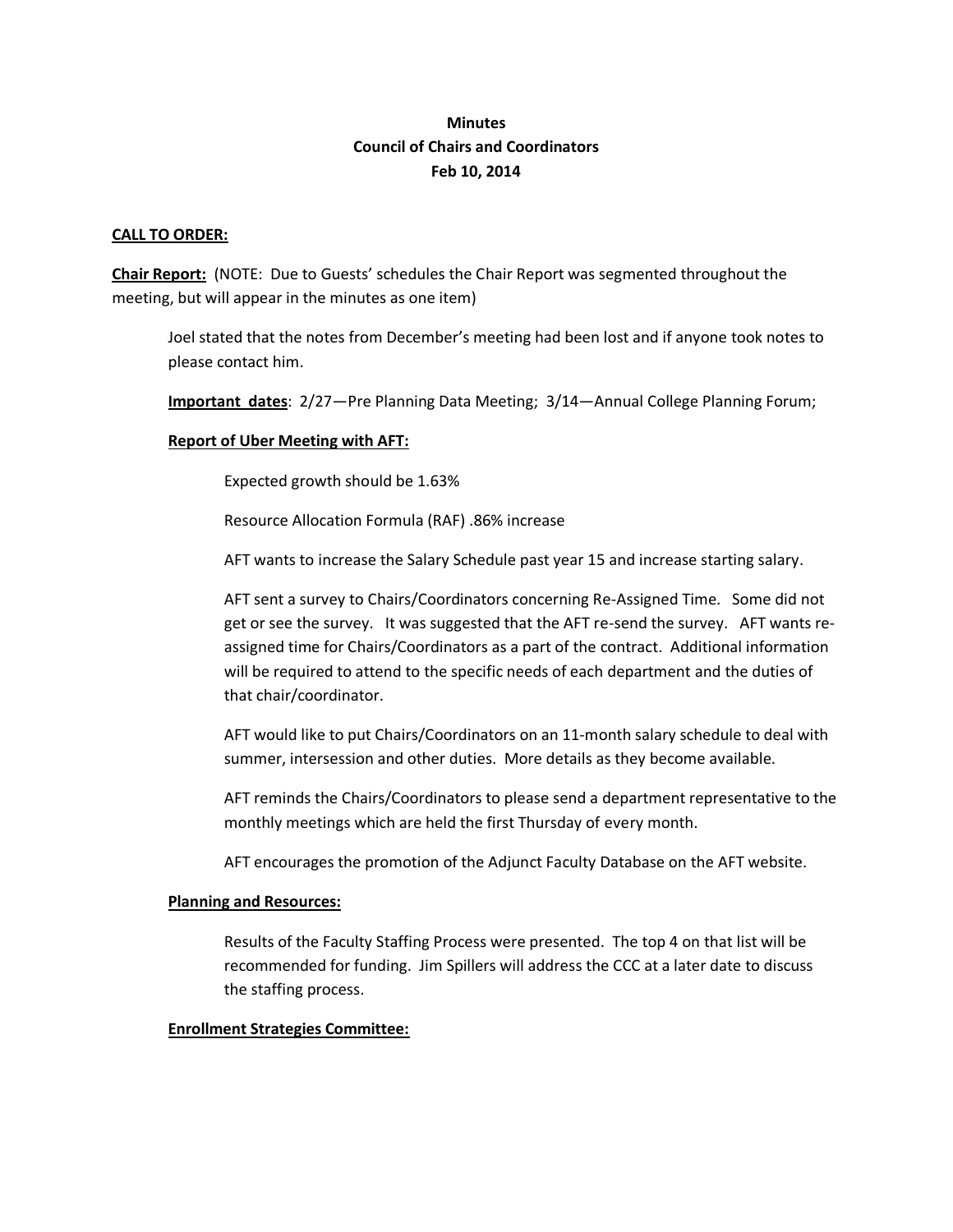Committee has reorganized to act as a resource for attracting students and to aid in the scheduling processes. It was Joel's opinion that this committee will not supplant how departments schedule their classes.

#### **Other Business:**

Joel announced that his time as the Chair of CCC is coming to an end and will not seek an additional term. All Chairs may consider running for the position. Joel stated that the release time for Chair of CCC at 10% or about 3-4 hours a week commitment to fulfill the duties as Chair. It was suggested that with the increase of the number of committees the Chair of the CCC must attend, that the release time be increased to 20%.

#### **VPAA:**

Dr. VandeWoude expressed thanks and congratulations to everyone who participated in the Accreditation process, and that Grossmont has been accredited for another 6-years.

Enrollment Strategy Workshops are in the process of being set up to deal with the issues of enrollment management and pro-active scheduling of courses. She stated that there is a difference between Planning and Reality and hopes that the workshops will address specific needs and practical goals. Workshops will be held at both CC and GC campuses.

#### **Tutoring:**

Chris Hill stated that surveys to assess tutoring needs will be presented. Results will be shares with all stakeholders including Deans and Chairs. Surveys are to help improve the student success. Several suggestion were made to Chris Hill by the CCC concerning clarity and additional questions for the survey

#### **Website and IT Updates:**

Brian Nath stated that Accu-Placer has replaced our "In House" assessment tool.

New software for advising and orientation seems to be working well.

Degree Audit Reporting Program was upgraded. Students can work on their degree plans but needs to be updated for full implementation by students. Counselling to be involved in a task force.

Web Adviser: Faculty can now print off their own ADD CODES and see if students actually are using the ADD CODE they were given.